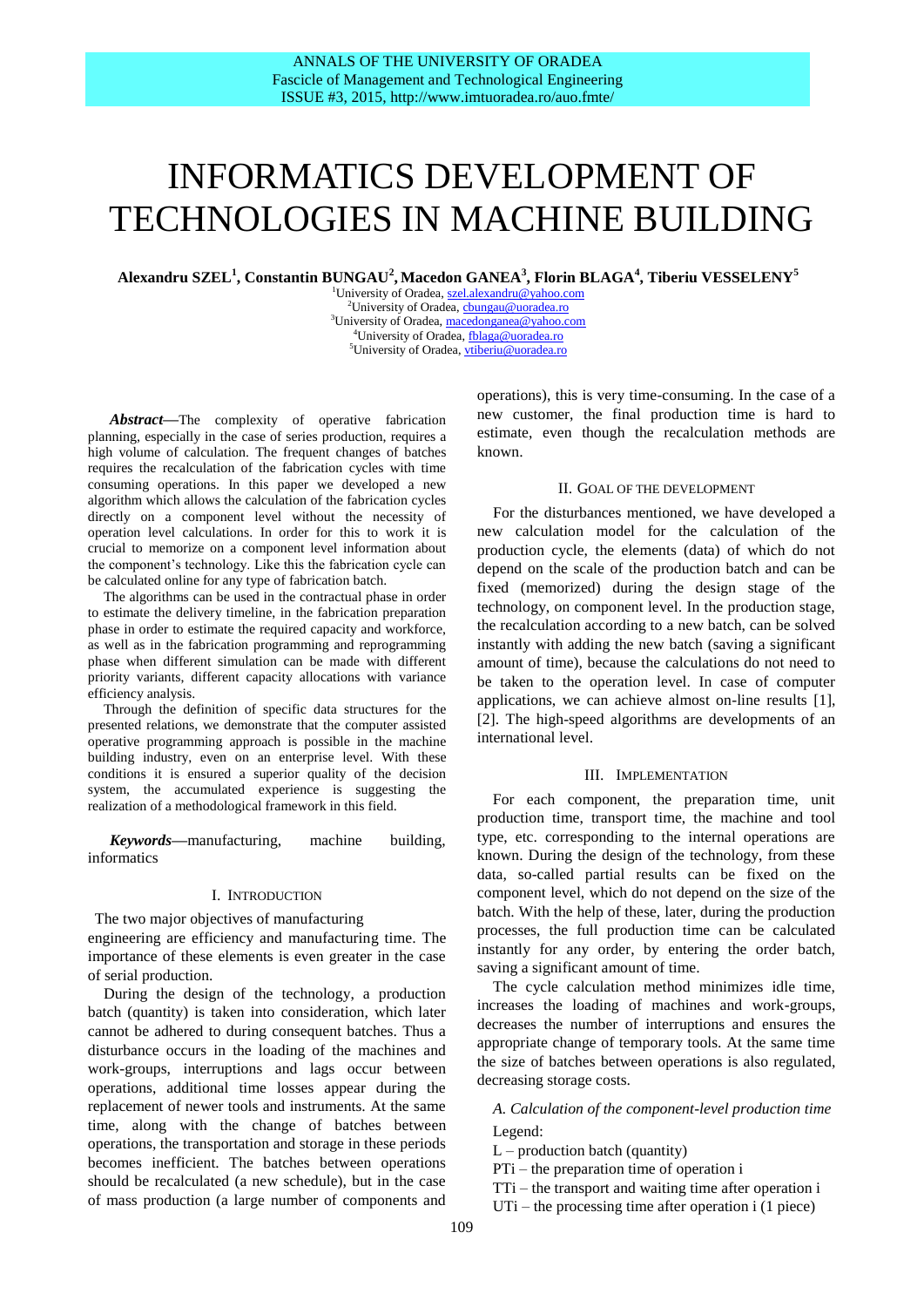$UTn$  – operation n, the unit processing time of the last operation for the component

C1 – the first part sum on component level

C2 – the second part sum on component level

C3 – the time delay between the components to be fitted

TCT – the total production time of L pieces of components

ETJ-1– the earliest start time of the j-1 level component in function of level j connected components.

Accordingly, we can calculate and memorize the following values on a component level [1]-[2]:

$$
Ti = UTi + PTi
$$
 (1)

 **T i >T i-1;T i <T i+1 n-1 T 1>T 2 T 1<T 2 <sup>i</sup> <sup>2</sup> C1= PT1+ TT1 UT1 + (PTi + UTi ) + (PTi + TTi) + ( UTi + TTi) T i < T i-1;T i > T i+1 n-1 i 2 T i > T i-1;T i > T i+1 n-1 i 2** 

$$
+(UT_{n}+TTn)+(PTn+TTn) \qquad (2)
$$

$$
C2 = \tU_{\text{t1-}T2}^{T1} + \t\sum_{\text{t2}}^{\text{m1}}_{\text{t1-}T1\text{t1}} + \tU_{\text{t2}}^{T1}\text{n} \t(3)
$$

$$
C3 = \sum_{\vec{n} \in T_{\text{rel}}^1, \vec{n} < \vec{n} \text{d}}^{n-1} (4)
$$

$$
C4 = (UTn, j^* \text{ j level quantity} - UT1, j - 1) > 0 \quad (5)
$$

If we memorize the C1, C2, C3, C4 part sums in the stage of technological preparation by component, by adding the L production batch at the start of production, we can calculate the total production time and the earliest start time on a component level:

$$
TCT = C1 + L * C2 - (L - 2) * C3
$$
 (6)

$$
\mathbf{ETj-1} = \max_{\mathbf{r}\in\mathbf{j}} (\mathbf{ETj} + \mathbf{IVj}) \quad \mathbf{j} > 1,\tag{7}
$$

r is the set of the components connected to level j-1  $IVj = C1, j + Lj * C2, j - (Lj - 2) * (C3, j + C4, j - 1)$ (8)

In the manufacturing phase [2], the total TCT production time can be calculated on the component level, and also the start time by component, and at the end we obtain the production time of the ordered product. In case of a technology implemented on computers the loading data can be calculated ulterior per work location, and in a next phase, at the analysis of the overloads, the start times can be modified (delay or capacity increase,

etc.). Without the need for operation level calculations

(they are done on component level) saving of calculation time is significant in the production phase, and the control of production can be executed in real time, with accurate calculations according to the formulas above.

To minimize waiting times, the results take into account the international experience, that if after a longer duration operation, a shorter one follows and the start of the next operation is delayed, so that the production of the L quantity batch can be ensured in real time. As examples, let us present the following two cases [1], [3]:

a) 
$$
Ti < Ti+1
$$

 **PTI L\*UTI TT<sup>I</sup> O----------------O------------------------------------------------O---------------------O UTI I I PTI+1 L\*UTI+1 TTI +1 O------------------O-------------------------------------------------O-----------------------O**

b) 
$$
Ti > Ti+1
$$
  
\n
$$
\begin{array}{ccccc}\n & r & t & \text{or} & \text{or} & \text{or} & \text{or} \\
 & & & t & \text{or} & \text{or} & \text{or} & \text{or} \\
 & & & & & \text{or} & \text{or} & \text{or} \\
 & & & & & & \text{or} & \text{or} & \text{or} \\
 & & & & & & \text{or} & \text{or} & \text{or} & \text{or} \\
 & & & & & & & \text{or} & \text{or} & \text{or} & \text{or} \\
 & & & & & & & & \text{or} & \text{or} & \text{or} & \text{or} \\
 & & & & & & & & \text{or} & \text{or} & \text{or} & \text{or} \\
 & & & & & & & & \text{or} & \text{or} & \text{or} & \text{or} & \text{or} \\
\end{array}
$$

Fig. 1. Shifting the starting time of operations

$$
\begin{aligned}\n &\text{ET1=0;} & (9) \\
 &\text{ETi} = \max_{j,i>1} ( &\text{ETi-1+PTi-1+ TTi-1+ TTi-1;} \\
 &\text{ETi-1+PTi-1+L*UTi-1+TTi-1-} & (10) \\
 &\text{- (L-1)*UTi-PTi)} &\end{aligned}
$$

We act similarly between the first operation of the component and the connected next level component's last operation. (see the formula for C4).

#### *B. Case study*

For example, starting from the data of 10 operations of a component we calculate the mentioned part sums, then directly on component level, the total production time for a quantity of L=10 in minutes:

TABLE I INITIAL DATA AND THE CALCULATED RESULTS

| <b>Number of</b><br><b>Operations</b>                                                                                                                                                                         | 10 | 20             | 30 | 40           | 50       | 60             | 70 | 80       | 90 | <b>100</b> |
|---------------------------------------------------------------------------------------------------------------------------------------------------------------------------------------------------------------|----|----------------|----|--------------|----------|----------------|----|----------|----|------------|
| <b>PT</b>                                                                                                                                                                                                     |    |                |    |              |          | 4              |    |          |    |            |
| UT                                                                                                                                                                                                            |    | $\overline{4}$ | 8  |              |          | 4              | 6  |          |    |            |
| <b>TT</b>                                                                                                                                                                                                     |    | $\overline{2}$ | 4  | $\mathbf{R}$ | $\Omega$ | $\overline{4}$ | 3  | $\Omega$ |    |            |
| $C_1 = (5+3+4+4+3+2+5+3+4+4+4+3) = 44$<br>$C_2 = 7 + 8 + 7 + 6 + 7 = 35$<br>$C_3 = 4+3+4+3 = 14$<br>$T_{\text{CCT}} = C_1 + L^* \overline{C_2}$ $\cdot (L-2)^* C_3 = 44 + 10^* 35 - 8^* 14 = 282 \text{ min}$ |    |                |    |              |          |                |    |          |    |            |

If we return to the algorithm described in A with another L – production batch, with the help of a memorized technology which contains C1, C2, C3, C4 part sums, we can recalculate operatively, with high speed, the start time of the components, and also the production time of the products.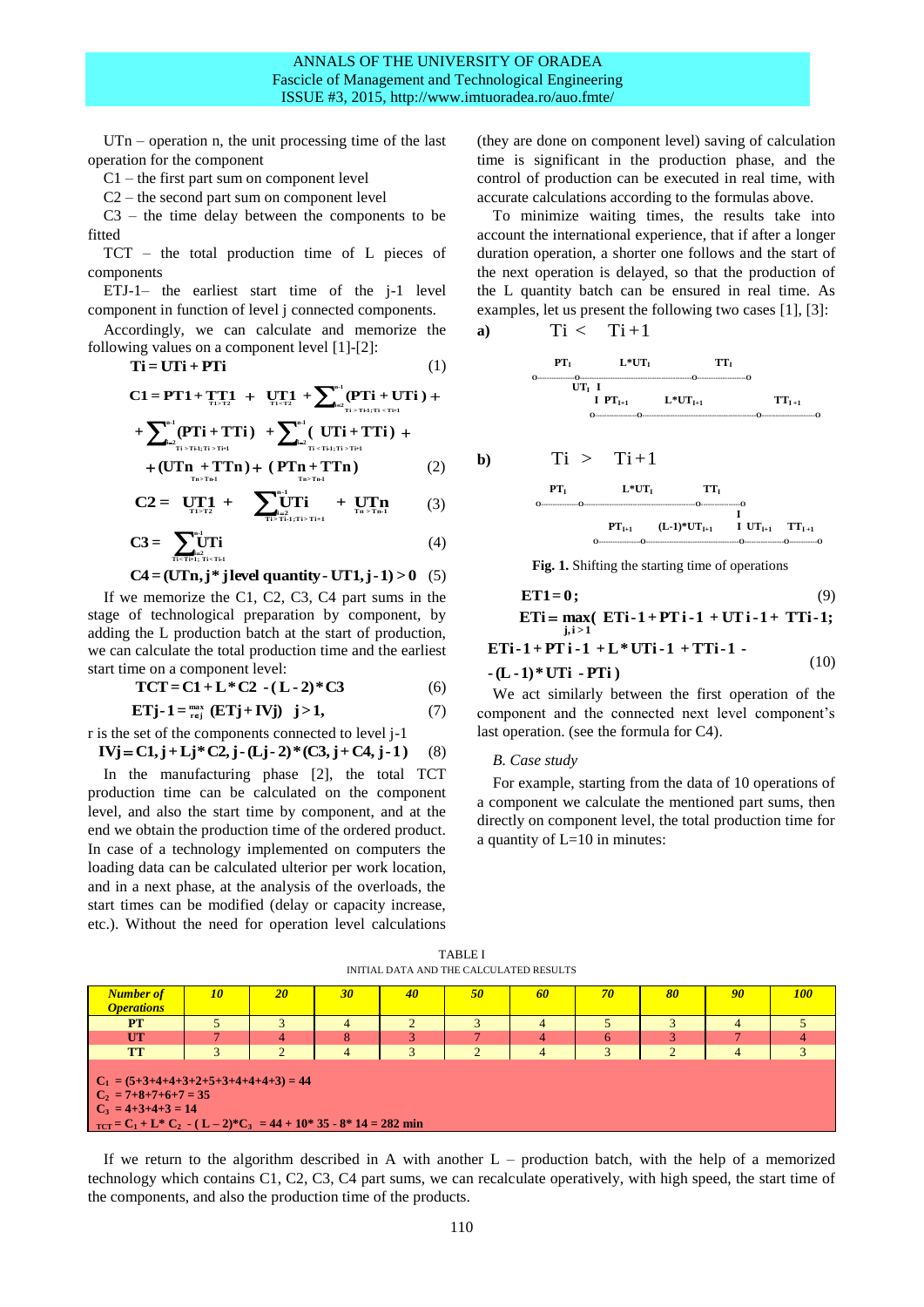According to the data above we have plotted the graph over time (in minutes) [3]-[4]:



 O----------O---------------------------O-------O-----O **282** Fig. 2. Timely scheduling of operations

## IV. CONCLUSIONS. POSSIBILITY FOR FURTHER DEVELOPMENT OF THE RESEARCH

The solution can be applied to any discrete technology (machinery, light industry, food industry, electrical appliances, etc.) but we can achieve a serious advantage in the case of multi-operation or the series production of products with multiple parts [4].

The implementation was supported by the research program of MTA DOMUS 2013, [1].

As practice and effective application of the research we are working now at the implementation of the method on the Flexible Manufacturing Cell, named UO-01-FMC (based on the horizontal milling center TMA AL 550, modernized on our own forces) existing into the Laboratory of Advanced Technologies of Oradea University, [5], [6].

This FMC has to work in different regimes as educational purpose, or as production and manufacturing of metallic parts, including here the automatic operation regime, which must be piloted from the hierarchic computer, and having this CAPP (Computer Aided Production Planning) function as base of simulation process [6].

The algorithms are useful from the unique manufacturing up to mass production. They may be included in the operational program known concepts of production, significantly improving their performance, making it possible to extend their applications with an acceptable response time at the company level. It will be appreciated that in particular for the production of the series, to calculate the duration of the manufacturing cycles and provides a reduction of computation time by at least 30% compared to conventional methods.

In such conditions can be developed operational planning options which can then be evaluated in terms of economic performance (load factor machines, batch fractionation, etc.) providing the information needs of the human decision maker. In addition to the above case study were specific testing was conducted by simulating a number of extreme cases.

For easy application of relations including the case with many components assembled in an assembly workshop in [1] presented a data structure and program specific query.

The above relations can be used to program the fabrication with limited capacity conditions. For a large series the algorithms can be generalized based on a transportation batch, safety stock, etc. [7]-[8].

Relations from  $(6)$ – $(10)$  can be used to calculate the operation priorities of manufacturing. Thus beginning with the earliest starting times it is possible to calculate the latest starting times, beginning from the last operation to the first, resulting in the time reserve of each